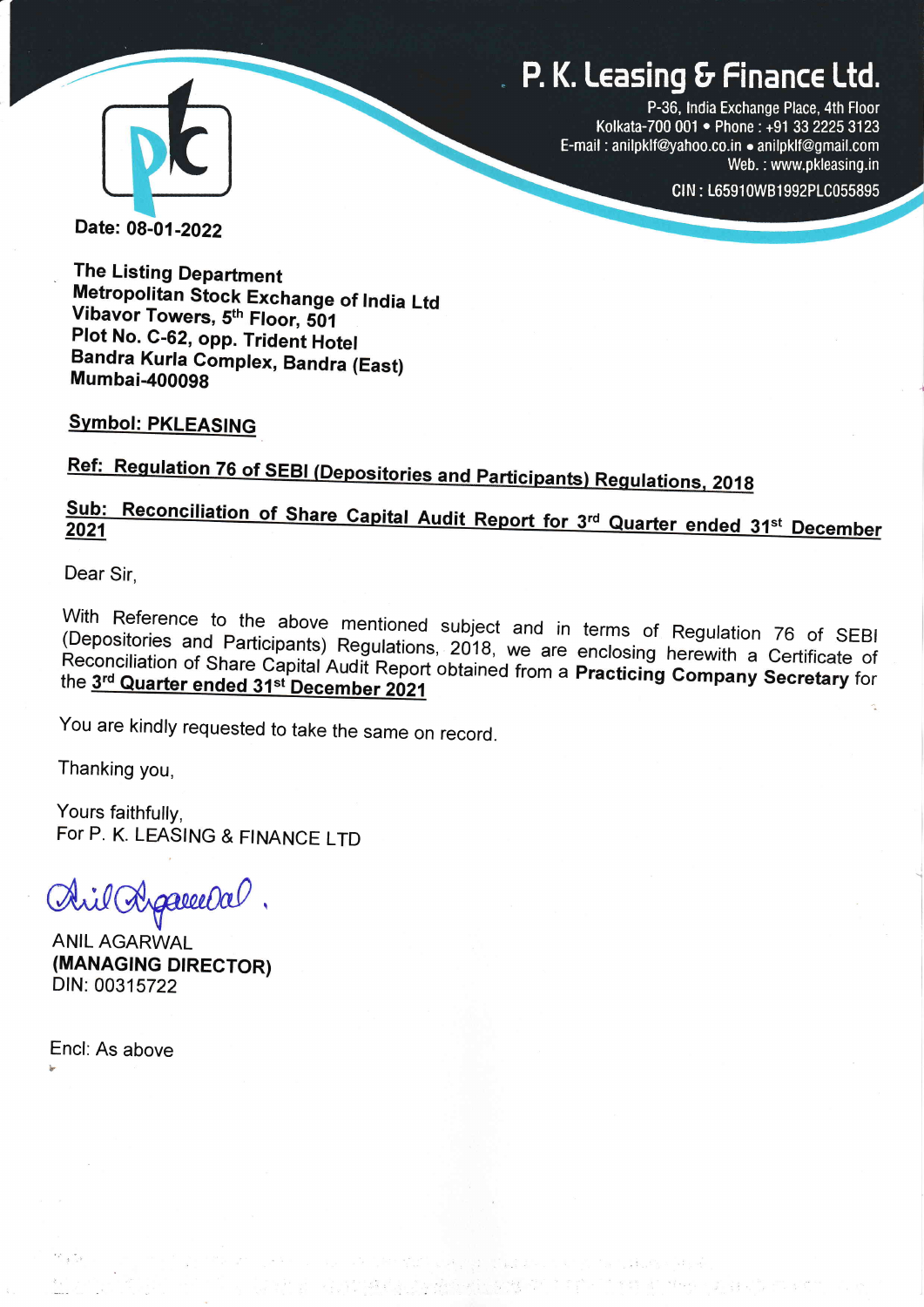## **SEEMA MANGLUNIA PRACTICING COMPANY SECRETARY**

### CS Seema Manglunia

**B. Com. (Hons.) FCS.** 

#### RECONCILIATION OF SHARE CAPITAL AUDIT

- L. For Quarter Ended
- 2. **ISIN**
- 3. Face Value
- 4. Name of the Company
- 5. Registered Office Address
- 6. Correspondence Address
- T.Telephone & Fax Nos.
- 8. Email Address

b

9. Names of the Stock Exchanges where the company's securities are listed

- : 30th December 2OZI
- : INE 061D01018
- : Rs 10/- per Share
- P K LEASING & FINANCE LIMITED
- P-36 lndia Exchange Place Kolkata-700001
- P-35 lndia Exchange Place Kolkata-700001
- : 033 4004 8969
- : anilpklf@yahoo.co.in

1. Metropolitan Stock Exchange of lndia Ltd

|                                                       |                  | % of Total Issued |
|-------------------------------------------------------|------------------|-------------------|
|                                                       | Number of shares | Cap.              |
| 10. Issued Capital                                    | 3110400          | 100               |
| 11. Listed Capital (Kolkata)                          | 3110400          |                   |
|                                                       |                  |                   |
| 12. Held in dematerialised form in CDSL               | 423850           | 13.63             |
|                                                       |                  |                   |
| 13. Held in dematerialised form in NSDL               | 2626250          | 84.43             |
|                                                       |                  |                   |
| 14. Physical                                          | 60300            | 1.94              |
|                                                       | 3110400          |                   |
| 15. Total No.of Shares (12+13+14)                     |                  |                   |
|                                                       |                  |                   |
| 16. Reasons for difference if any, between<br>1109.11 | NIL              |                   |

| $1$ and $1$ chose $\cdots$ and $\cdots$ |            |
|-----------------------------------------|------------|
| (10811)                                 | NIL.       |
|                                         | <b>NIL</b> |
|                                         | NIL        |
| (10815)<br>(11815)                      |            |